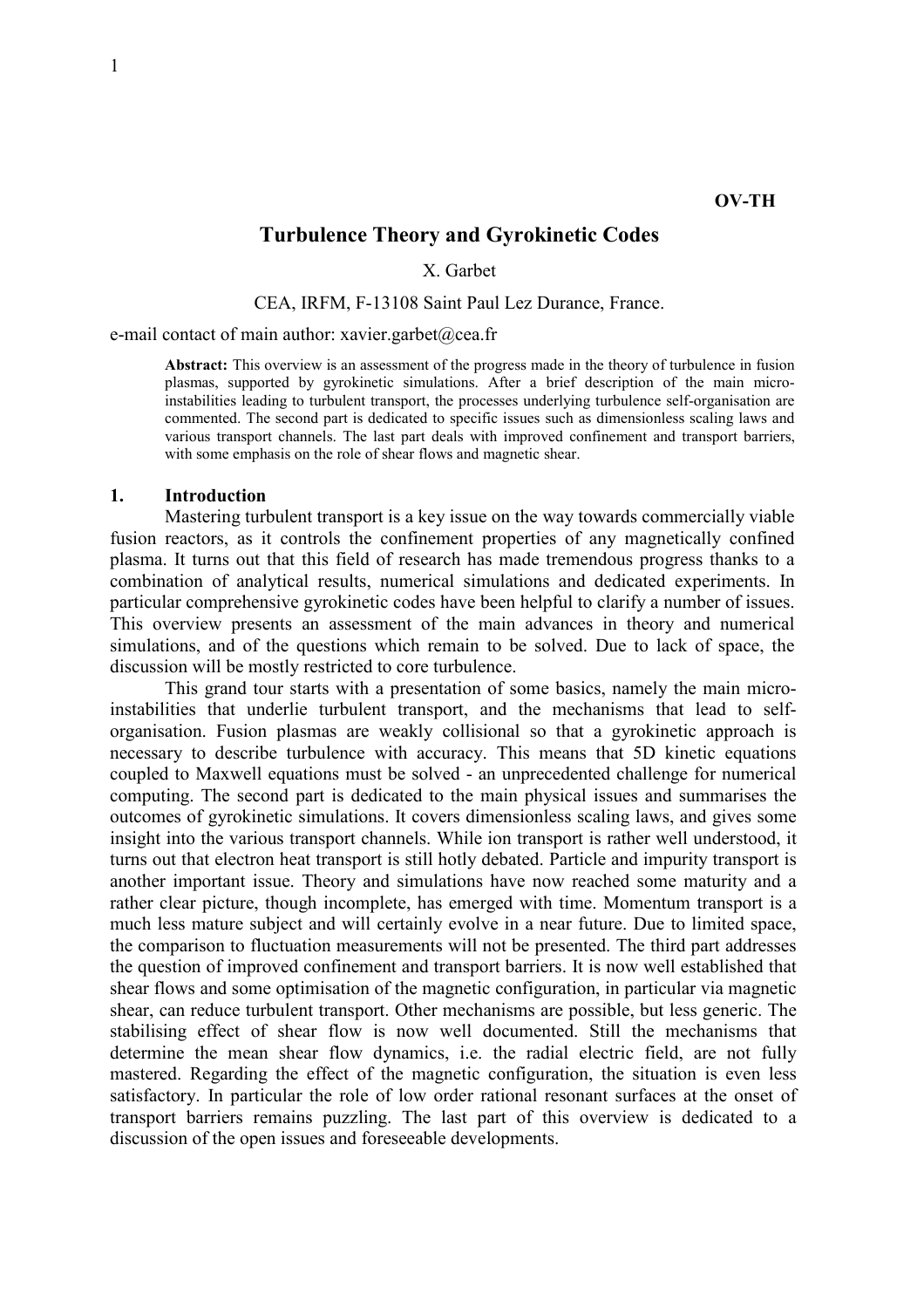## 2. Basics of turbulent transport

## 2.1. The gyrokinetic framework

 Turbulence simulations have long been performed by solving fluid equations [1, 2, 3, 4]. However, reactor-grade plasmas are weakly collisional. Also fluctuations cover a large range of spatial scales, which can be smaller than the ion gyroradius. This implies using a kinetic description, in order to account for resonant interactions between particles and waves, and to describe finite orbit width effects. Hence distribution functions must be computed for all species, and coupled to Maxwell equations via charge and current densities. This means in principle solving a 6D problem (3 directions for space and 3 for velocities). In practice, the cyclotron motion of particles is much faster than the dynamics of turbulent structures. This allows reducing the dimensionality by properly separating the fast cyclotron motion from the slow particle gyrocenter motion. A Vlasov equation is then written for the distribution function of gyrocenters, which is a function of the position, parallel velocity, and adiabatic invariant. The gyrocenter dynamics is therefore 4D, parameterized by the adiabatic motion invariant. The new Vlasov equation, which lives in a 5D space, is called a gyrokinetic equation. The charge and current densities are obtained by calculating the moments of the distribution function. However a difficulty is that the particle distribution function differs from the gyrocenter distribution. The difference lies in a polarisation term, which is the kinetic version of the polarisation drift in fluid equations. This term plays a crucial role in the generation of zonal flows. Once current and charge densities are implemented in the Maxwell equations, the electromagnetic field is updated (see [5] for details).

 Solving 5D gyrokinetic equations for each species coupled to Maxwell equations is a difficult problem due to the large range of scales that must be covered. Nevertheless gyrokinetic simulations are now routinely run thanks to the progress made in supercomputers and numerical techniques. A detailed description of the various numerical recipes is beyond the scope of this paper. A brief summary is given here. Three techniques are commonly used to solve numerically gyrokinetic equations: Eulerian, Lagrangian and semi-Lagrangian. Eulerian codes solve the kinetic equation on a fix grid in the phase space. The advantage is that usual techniques for solving partial differential equations can be used. Also the distribution function is well described everywhere. These codes have proved their efficacy, but require a careful choice of numerical schemes in order to guarantee both stability and accuracy (see e.g. [6, 7, 8, 9]). Lagrangian codes (typically Particle in Cell codes) take benefit from of a long standing and widespread experience (see e.g. [10,11]). They are well suited to massively parallel calculations. However they can be affected by numerical noise due to random sampling [12, 13, 14, 15]. This difficulty is cured by techniques of "optimal loading" and filtering [16, 17, 18] or weight spreading [19, 20]. A third method is based on a semi-Lagrangian scheme [21,22,23]. This algorithm combines some of the advantages of Eulerian (fixed grid) and Lagrangian (characteristic methods) methods. In particular it is not subject to CFL constraint on the time step. However it requires a large amount of computer memory. Also accuracy requirements impose in practice time steps comparable to the other techniques. Overviews on gyrokinetic simulations can be found in [24, 25].

## 2.2. Micro-instabilities

 The spectrum of instabilities in tokamaks is quite rich. Let us start first with low wave number electrostatic micro-instabilities, i.e. such that  $k_{\perp}$  $\rho_i$  where  $k_{\perp}$  is the perpendicular wave number and  $\rho_i$  is the ion Larmor radius  $(\rho_i = (m_i T_i)^{1/2}/e_i B$  where  $m_i$  is the ion mass, and  $T_i$  is the ion temperature,  $e_i$  the ion charge). The dominant instabilities are the Ion Temperature Gradient driven modes (ITG) and Trapped Electron Modes (TEM)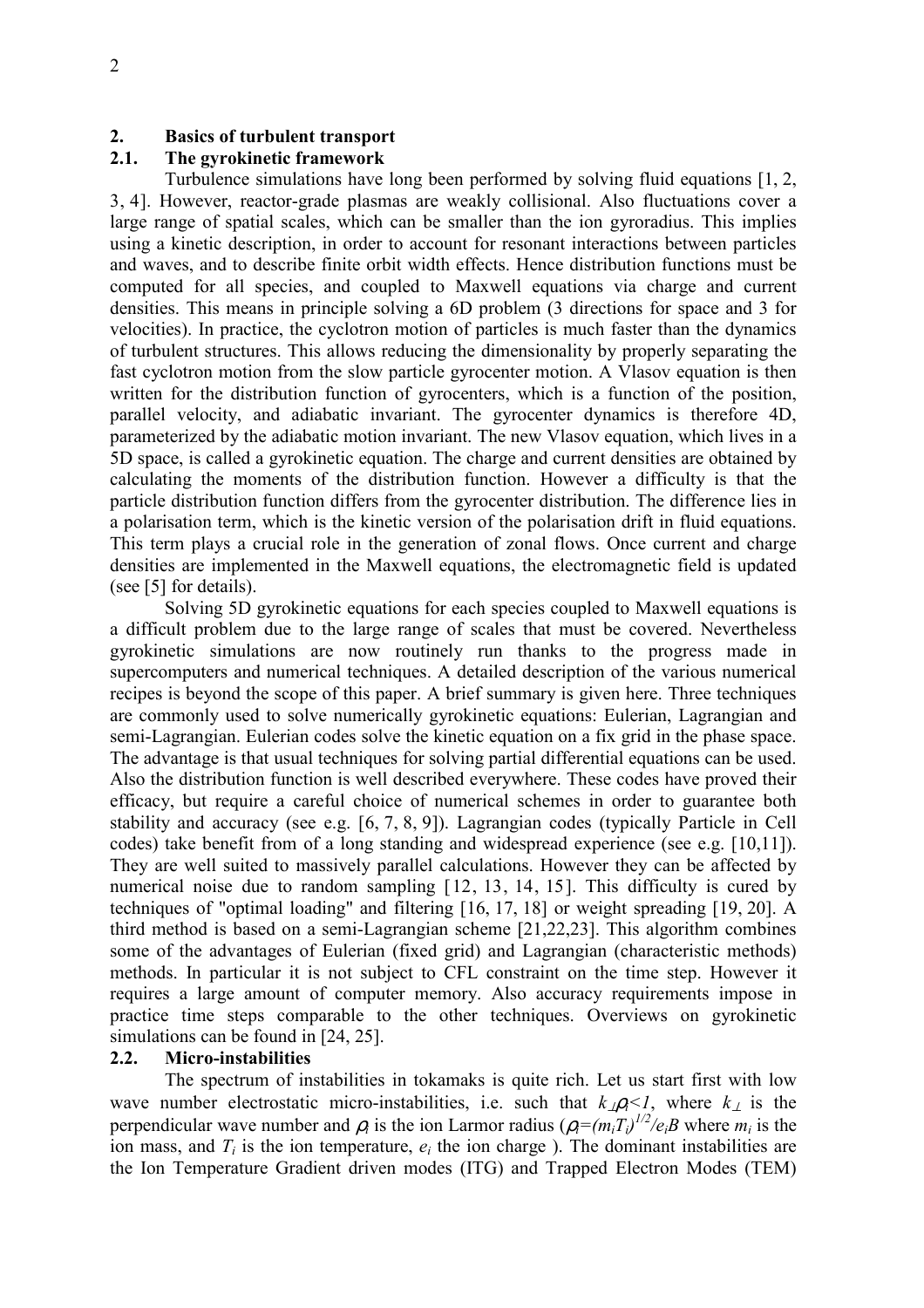(see overviews [26, 27]). When the plasma beta  $\beta = 2\mu_0 p/B^2$  (*p* is the total pressure, and *B* the magnetic field) is vanishingly small, perturbations of the magnetic field can be ignored and the modes are essentially electrostatic. An important property of these micro-modes is the existence of an instability threshold, expressed as a function of the logarithmic gradients of the density, ion and electron temperature gradients. ITG/TEM modes are predominantly driven by an interchange-like effect. There exists also a branch of "Slab ITG" modes, which are unstable in absence of field curvature. At higher wave numbers  $k_1 \rho \geq 1$ , instabilities called Electron Temperature Gradient modes appear [28, 29, 8, 30]. These modes can contribute to electron transport when electron heating is dominant.

When  $\beta$  increases, ITG/TEM modes become less unstable. However, above a critical value of  $\beta$ , a new branch of kinetic electromagnetic modes appear, called "kinetic ballooning modes" [31] or Alfvén Ion Temperature Gradient modes [32, 33]. The onset of these electromagnetic modes is potentially highly detrimental to the confinement since their growth rates are quite high. This state should indeed correspond to an Alfvénic (MHD) turbulence, and correspondingly a strong degraded confinement. The electrostatic assumption is also questionable in the edge of tokamaks, where electromagnetic effects are known to be important [34,35]. In some particular situations, in particular in low aspect ratio tokamaks, micro-tearing modes can become unstable. These modes may lead to an ergodisation of field lines, and enhance the electron heat diffusivity [36].

### 2.3. Reduced transport models

 An estimate of turbulent transport is given by the quasi-linear theory [37,38]. In essence this procedure consists in plugging the linear response of the gyrokinetic equation into the expressions of the particle, momentum and energy fluxes. It appears that the various transport channels are coupled, i.e. that the transport matrix is not diagonal. This has very important implications on transport, since it leads to "pinch" effects. Unfortunately the quasilinear theory, though useful, is incomplete since the fluxes are found to depend on the turbulence intensity, i.e. the spectrum of potential fluctuations, which remain to be computed. An estimate of the fluctuation level is provided by the mixing-length rule [39]. The simplest version yields a level of fluctuation of the form  $e\phi_k/T_e=1/k_{\perp}L_p$  ( $L_p$  is a pressure gradient length – here  $\phi_k$  is an r.m.s. level averaged over time for a wave vector k). This approximation is certainly the weakest part of the derivation of any transport model. Various recipes have been proposed to improve it. The Weiland [40], GLF23 [41], CDBM [42] and subsequent attempts [43, 44, 45, 46] are examples of transport models based on this procedure. In fact the development of reduced transport models face a major difficulty: turbulence self-organises via the generation of structures (usually at large scales) which backreact on the fluctuation background. These complex mechanisms cannot be easily captured by simple recipes, as shown in the following section.

#### 2.4. Turbulence self-organisation

 Two types of processes play a crucial role: turbulence regulation by zonal flows, and large scale transport events. Both are typical of interaction between large and small turbulence scales, and are quite different from the dynamics of 3D fluid turbulence.

#### 2.4.1. Zonal flows

 Zonal flows are fluctuations of the poloidal (toroidal symmetric) velocity and play an important role in turbulence simulations (for an overview see [47]). Indeed suppressing artificially these flows in computations leads to a transport that is substantially larger [48, 49, 50]. The mechanism which is often invoked for the generation of zonal flows is the force associated to the Reynolds stress. When magnetic fluctuations are large, the Maxwell stress plays a similar role, though its sign is usually opposite to the Reynolds stress. Also oscillations of the flow can be excited due to the coupling between the vorticity and the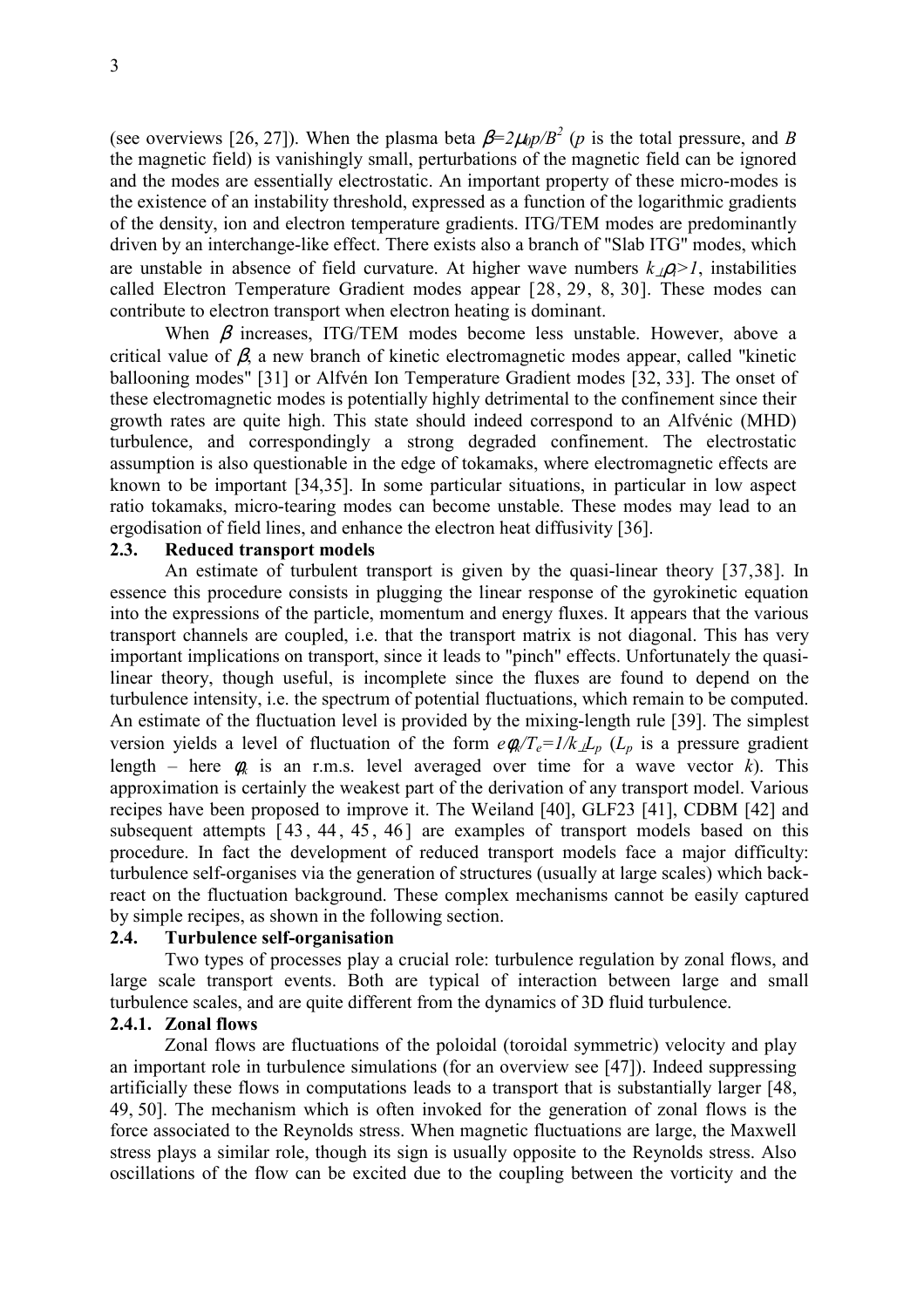pressure due to perpendicular compressibility [51, 52]. The frequency of these quasicoherent modes, called Geodesic Acoustic Modes (GAMs), is proportional to  $c_s/R$ , where  $c_s$ is the sound velocity (also proportional to the ion thermal velocity up to some ratio of electron and ion temperatures– for simplicity we will use the same notation for both)[ 53 , 54 ]. The generation of GAMs via the turbulent stress tensor bears some similarities with zonal flow generation [55]. Another mechanism for flow generation has been investigated [56, 57, 58, 59], which relies on the Kelvin-Helmholtz (KH) instability. The point is that a sheared velocity can drive a secondary instability of the KH type, which in turn may destroy the primary vortex. This robustness of this mechanism depends sensitively on the magnetic shear, which stabilises KH modes. A very important property of zonal flows is that they remain essentially undamped in collisionless regime. More precisely, an initial poloidal flow relaxes towards a finite residual value, called Rosenbluth-Hinton residual flow [60], via the emission of GAMs. This relaxation process has become a crucial test when verifying a gyrokinetic code (see example on FIG.1).



FIG.1: Relaxation of a poloidal flow in a gyrokinetic simulation (ORB5 code [18]). The GAM damping rate agrees with the theoretical prediction [53], while the residual flow agrees with the Rosenbluth-Hinton prediction [60].

Switching on zonal flows in simulations, their amplitude is observed to increase at the expense of small scale fluctuations. The process is made easier by their weak damping. Zonal flows back react on fluctuations by tearing apart small scale vortices. This process leads to a reduction of turbulent transport. It takes place provided that zonal flows evolve on a time scale that is longer than a vortex typical life time. Regarding this criterion, GAMs are expected to be less efficient than zonal flows to reduce turbulent transport [61, 62], except when their frequency is low enough, i.e. at low temperature. Moreover, GAMs are usually found to drive energy from zonal flows [63]. Finally, in contrast with zonal flows, GAMs are damped by sideband Landau resonances. The damping of long wavelength GAMs is proportional to  $exp[-(qR\omega_{GAM}/c_s)^2]$  and is therefore small when the safety factor is large. Hence weak damping is reached near the separatrix, reason why GAMs are prominent in edge plasmas [64]. The generation of flows, and feedback on fluctuation via shearing, is a very important mechanism of turbulence self-regulation.

## 2.4.2. Avalanches and streamers

 Turbulence simulations frequently exhibit large scale transport events, which are detrimental to confinement. Two mechanisms have been identified: avalanches and streamers. Avalanches appear via a domino effect: if a gradient of temperature (or density) locally exceeds an instability threshold, it generates a burst of transport that expels some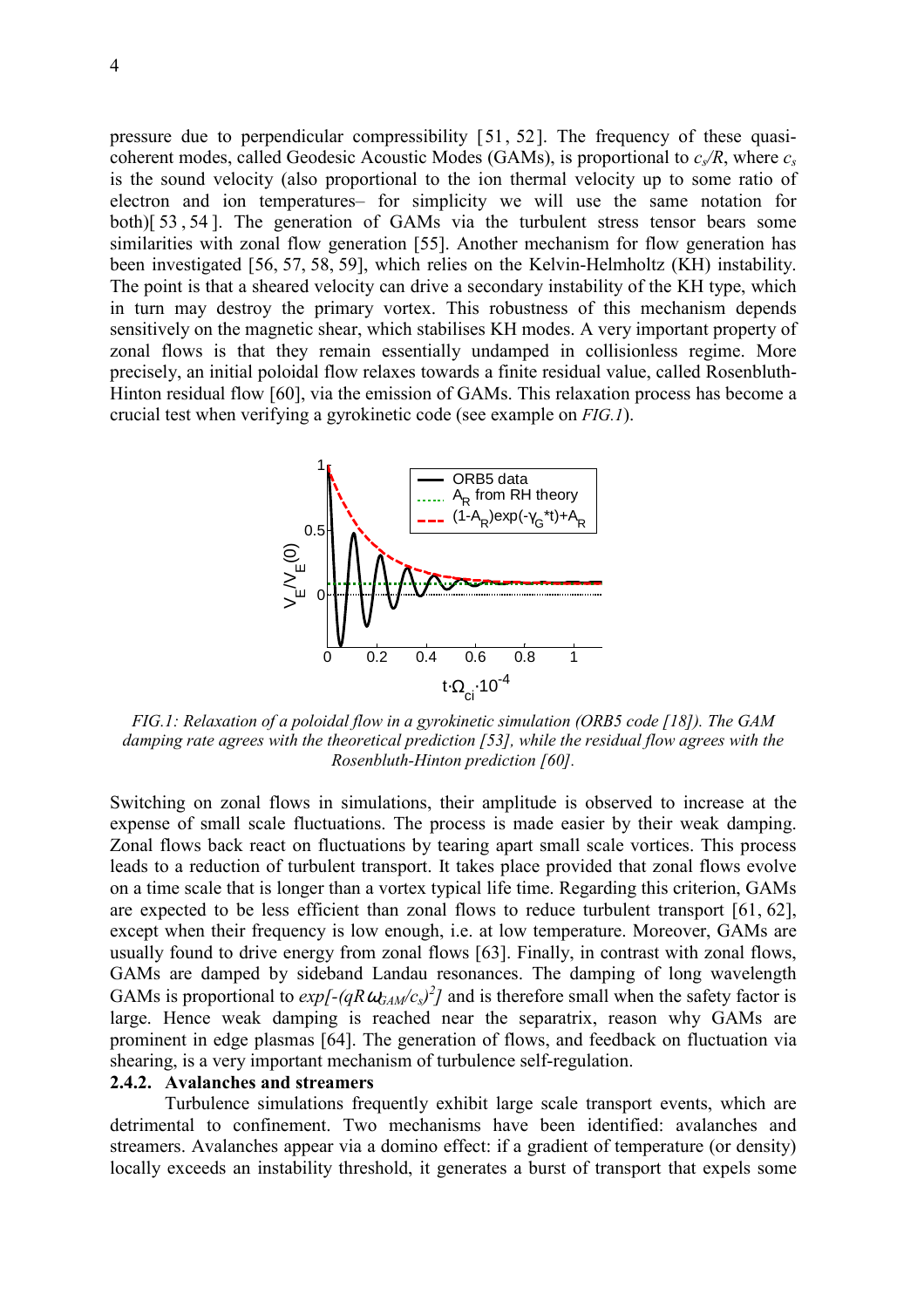heat or matter, thus increasing the gradient on a neighbouring radial position, where the same process is reproduced [65]. Avalanches are commonly observed in numerical simulations, in particular during transients [66, 67, 68]. The question of avalanches is closely connected to the concept of turbulence spreading [69, 70, 71]. One expects indeed turbulence to spread from unstable to stable regions. The balance between growth and diffusion yields an estimate of the spreading extent  $d_{spr} \approx (\chi/\gamma_{lin})^{1/2}$ . Another manifestation of spreading is the propagation of fronts whose velocity is  $c_{front} \approx (\gamma_{in} \chi)^{1/2}$  [72, 73]. Using a growth rate of the order of  $c<sub>s</sub>/a$ , and a gyroBohm diffusion coefficient  $\chi \approx \rho \ast T/eB$  (see section 3.1), it is found that  $c_{front}$  scales as  $\rho * c_s$ , where  $\rho *$  is the normalized gyroradius  $\rho^*=\rho/a$  (a is the minor radius). Hence  $c_{front}$  is a fraction of the sound speed. Strong shear flows tend to prevent spreading, and more generally any type of large scale structures [74].

 Streamers are E×B eddies elongated in the radial direction. They have also been observed in various turbulence simulations [8, 30, 75, 76]. They are obviously competing with shear flows [77]. Streamers have been proposed as a possible cause for boosting the flux associated to small scale turbulence (see section 3.2.2).

 The existence of mesoscale structures, i.e. structures whose size is intermediate between a correlation length and the plasma size, raises the question of the assumption of locality, which underlies the traditional diffusion/convection form of fluxes in reduced transport models. It is stressed however that the existence of ballistic fronts do not necessarily contradict the diffusion/convection paradigm [72, 73]. Also the Fokker-Planck form of transport equations appears to be very robust [78]. Nevertheless, this question is legitimate and several non-local models have been proposed in the literature [79, 80, 81], often based on fractional kinetic approach.

#### 3. Main physical issues

## 3.1. Dimensionless scaling laws

 An important feature of turbulent transport is the existence of a similarity principle, which states that properly normalised physical quantities depend mainly on 3 dimensionless parameters once the geometry is fixed and some other dimensionless parameters frozen. These main parameters are the normalized gyroradius  $\rho^* = \rho/a$ , collisionality  $v^*$  (typically a collision frequency normalized to a transit time  $c\sqrt{R}$  – the details do not matter here) and  $\beta$ . Global [82] and local [83, 84] versions have been formulated (see overviews in [85, 86]). Let us first consider ITG turbulence. Some elementary theoretical considerations indicate that the correlation lengths and times should scale respectively as  $\rho_i$  and  $a/c_s$ . Let us assume that particles experience a random walk. In that case, the diffusion coefficient, which scales as the square of a correlation length divided by a correlation time, should be proportional to the GyroBohm diffusion coefficient  $\chi_{gb} = \rho * T/eB$ . Since early 3D fluid simulations of ion turbulence [87, 88], and more recent gyrokinetic simulations [89, 90, 91, 92], it is now widely admitted that the correlation lengths and times, and fluxes follow the gyroBohm prediction in the limit of small values of  $\rho$ . A consequence of this behaviour is a fair agreement between global and local codes in the limit of small values of  $\rho$  (see FIG.2, right panel). A departure from gyroBohm scaling is usually observed for large values of  $\rho$  (see FIG.2, left panel). Three explanations at least have been proposed for this behaviour. Linear modes exhibit a radial width that scales as  $\sqrt{a\rho_s}$ , which leads to Bohm scaling, i.e. diffusion coefficients that scale as  $T/eB$ . Although observed in some simulations [93, 94], this effect does not appear to be the main one. Indeed the shearing effect of zonal flows leads to small scale vortices whose size is proportional to the ion Larmor radius (see FIG.3). The two other explanations are based on shear flow stabilisation [87] and turbulence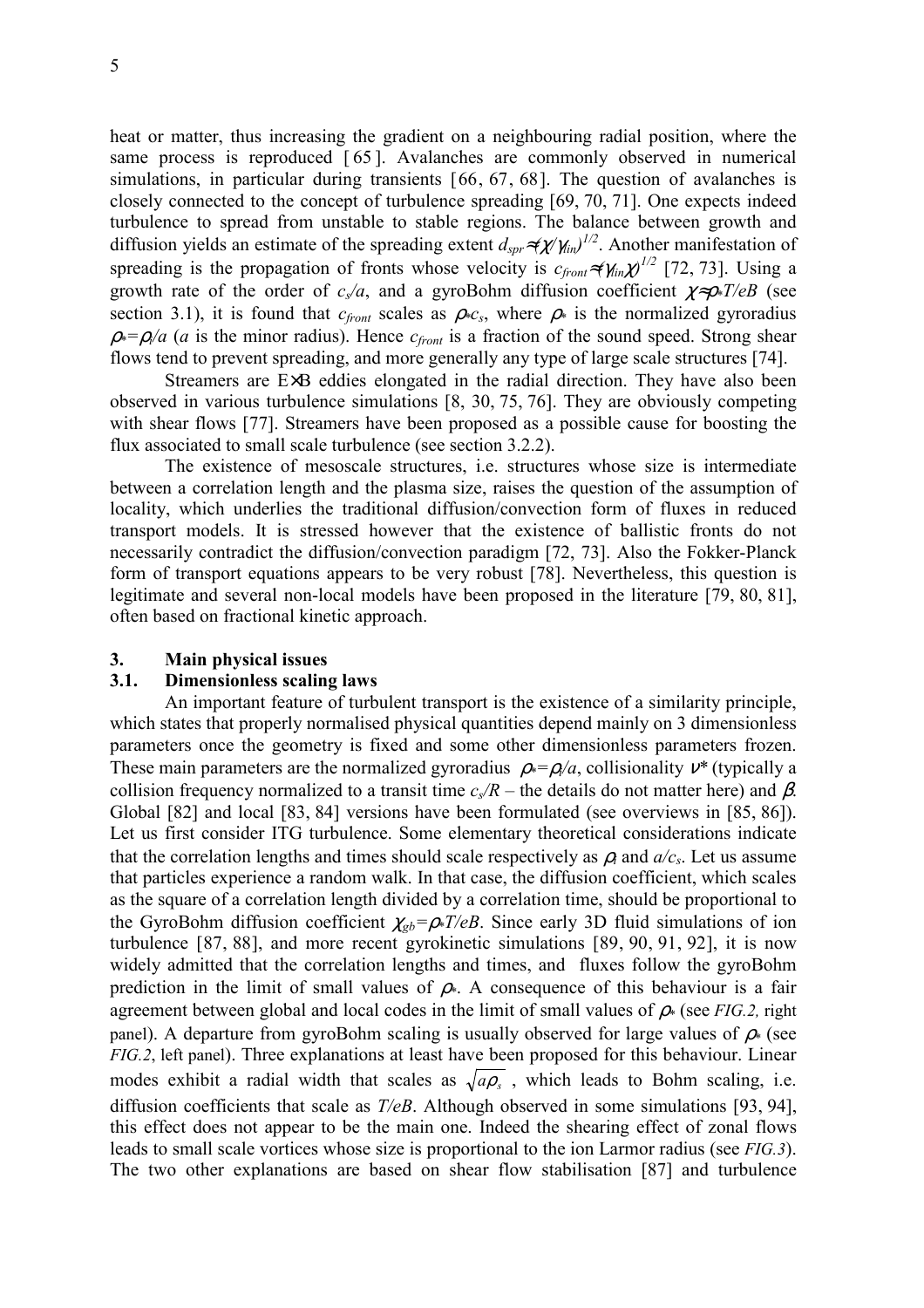spreading [89]. Quite interestingly both theories lead to a scaling of the form  $\chi \approx \chi_{gb} (1 - C \rho^*)$ , where C is some constant. Hence for large values of  $\rho$ <sup>\*</sup>, the scaling is not monomial. Unfortunately the tendency of gradients to stay close to the instability threshold (stiffness) makes the practical definition of the scaling very difficult to settle both in experiment and theory [95]. Moreover it is quite difficult to explain why the scaling of electron transport is always gyroBohm in experiments, while the ions are not.



FIG.2: Left panel: Ion heat diffusivity vs  $1/\rho$  showing the transition from Bohm to gyroBohm scaling computed with the GTC ( [89]). Right panel: radial profiles at decreasing  $\rho_*$  of ion heat diffusivity for a sequence of global GYRO simulations and local GS2 simulations [91] (dots).

 The situation is less clear the dependence on collisionality, because of competing effects. Collisionality has a stabilising effect on electron (TEM) modes due to electron collisional detrapping [96]. On the other hand, collisional friction damps zonal flows [97, 98, 99]. Moreover, collisions play an important role in the dissipation of small structures in the velocity space. Indeed, the entropy increase can only be due to collisional dissipation at small scales in the velocity space. This property can be verified by writing a balance equation for the entropy production rate [100]. The process of generation of small scales by Landau damping, and dissipation by collisions have been verified in gyrokinetic simulations [101, 102].

The dependence on  $\beta$  is mainly a signature of electromagnetic effects. The parameter  $\beta$  is also involved in the compression of magnetic surfaces (the Shafranov shift, which is stabilising, see section 4). As mentioned in section 2.2, increasing β stabilises ITG/TEM modes, but trigger (kinetic) ballooning modes above a critical value of β. Fluid [103,104] and gyrokinetic [105, 106] simulations have confirmed this behaviour, i.e. a decrease of transport with increasing β, followed by a sharp increase of the diffusion coefficient at high β. In fact it appears that the ion heat transport is weakly sensitive to β, while the electron heat and particle diffusion coefficients are much more sensitive to electromagnetic effects [106]. This is an interesting finding, as it might explain why in usual cases where ion transport is dominant, no dependence on β is found experimentally. Nevertheless this question is in fact quite controversial and debated both from the experimental and theoretical points of view.

 Assuming a collisionless electrostatic turbulence, it appears that a gyroBohm scaling can be translated into a scaling law for the confinement time, namely  $\omega_c \tau_E = \rho_*^{-3} (\omega_c = eB/m)$  is the cyclotron frequency). This result can be compared to the ITER scaling (H-mode)  $\omega_c \tau_E \equiv \rho_*^{-3.0} \beta^{-0.9} v_*^{0.0}$ . It appears that the exponent of the normalized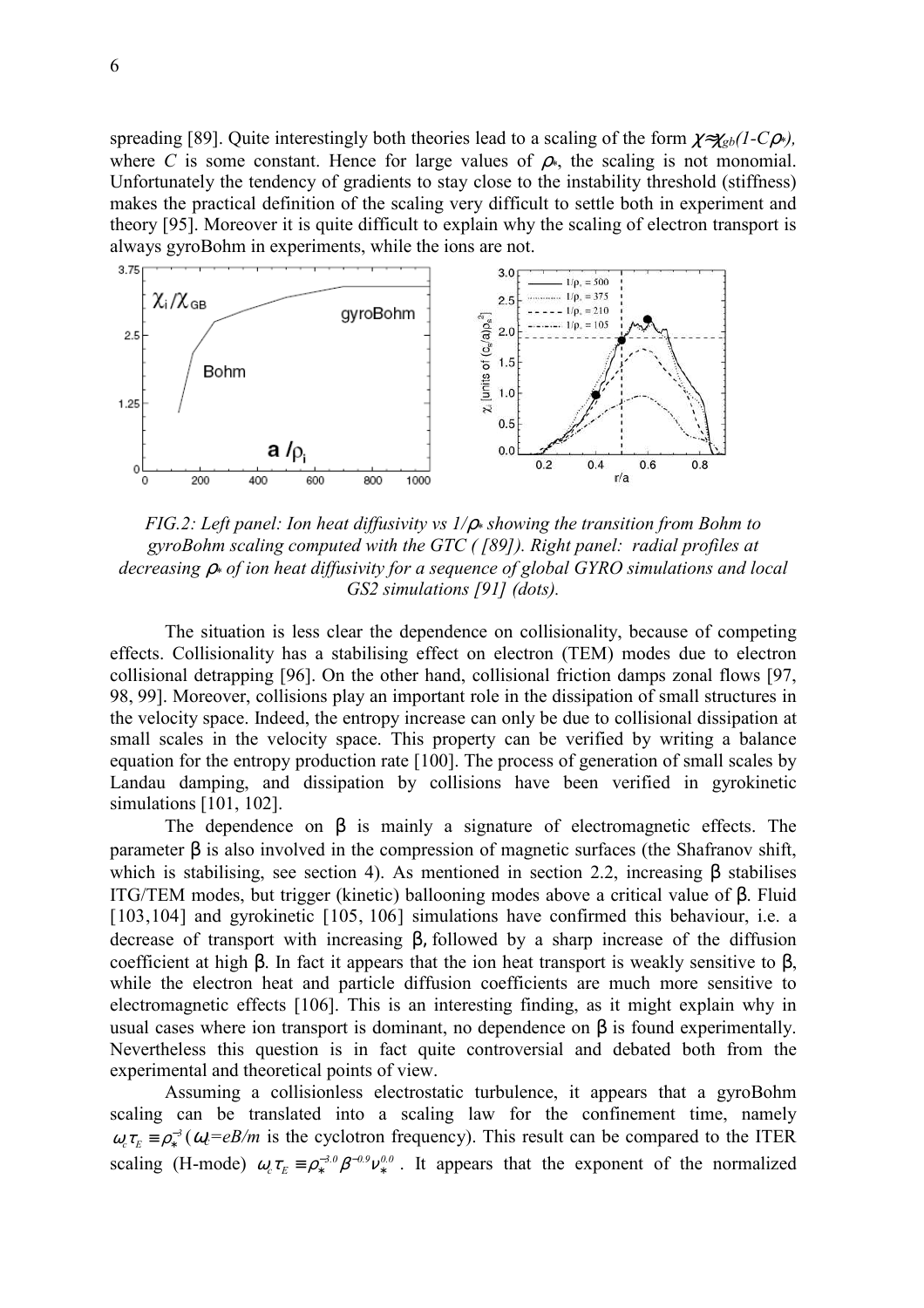gyroradius is the same. However the experimental scaling law exhibits a strong  $\beta$ dependence, which suggests some effect of electromagnetic instabilities. However, this strong dependence was not recovered in some dedicated experiments [85].

 Other dimensionless parameters play an important role, such as the safety factor or the charge number. The improvement of the confinement with plasma current, which translates into a diffusivity that increases with the safety factor, has received several explanations based on the downshift of wave number spectra due to Landau damping [107,108,109], damping of GAMs [62], and finite orbit effects. The effect of charge number can be understood essentially from linear theory, and can be either stabilising or destabilising. Above the threshold, the stabilising effect is dominant, and is a consequence of the dilution effect on the interchange drive [110, 111, 112, 113]. Issues such as the isotope effect and scaling with the Mach number are still unresolved (see section 3.2.4 for momentum transport).



FIG.3: Contour lines of the electric for 3 different values of the normalised gyroradius. The size of the vortex follows the gyroradius, indicating a gyroBohm scaling (from [91]).

### 3.2. Transport channels

## 3.2.1. Ion heat transport

 Ion heat transport was historically addressed in the first place by numerical simulations and can be considered as mature. In fact, the computation of the ion heat diffusivity has become a way of comparing codes. This was done within the frame of the Cyclone project [114] and TF-ITM IMP4 project [115]. The later work also made a comparison of fluctuation and flux spectra. Several results came out of these exercises. First the actual threshold was found to be larger than the linear stability threshold (Dimits shift). Second the heat diffusivity was found to match the approximate relation  $\chi_i$ =7.9 $\chi_{i,gb}$ (1-6L<sub>Ti</sub>/R) ("LLNL fit"), where  $L_{Ti}$  is the temperature gradient length. This expression illustrates the concept of profile stiffness: since transport becomes quite large above the threshold, the temperature gradient length tends to stay close to the threshold, leading to a resilience of the temperature profile. Also heat diffusivities calculated by gyrokinetic simulations were found to be lower than the fluid values in the Cyclone exercise. In the TF-ITM project, some of the diffusivities are below the LLNL fit. Nevertheless the same trend remains qualitatively true. Comparison to experimental data appears to be challenging. This is believed to be due to stiffness: a slight change of the gradients lead to large variations of the heat diffusivity. It is expected that the next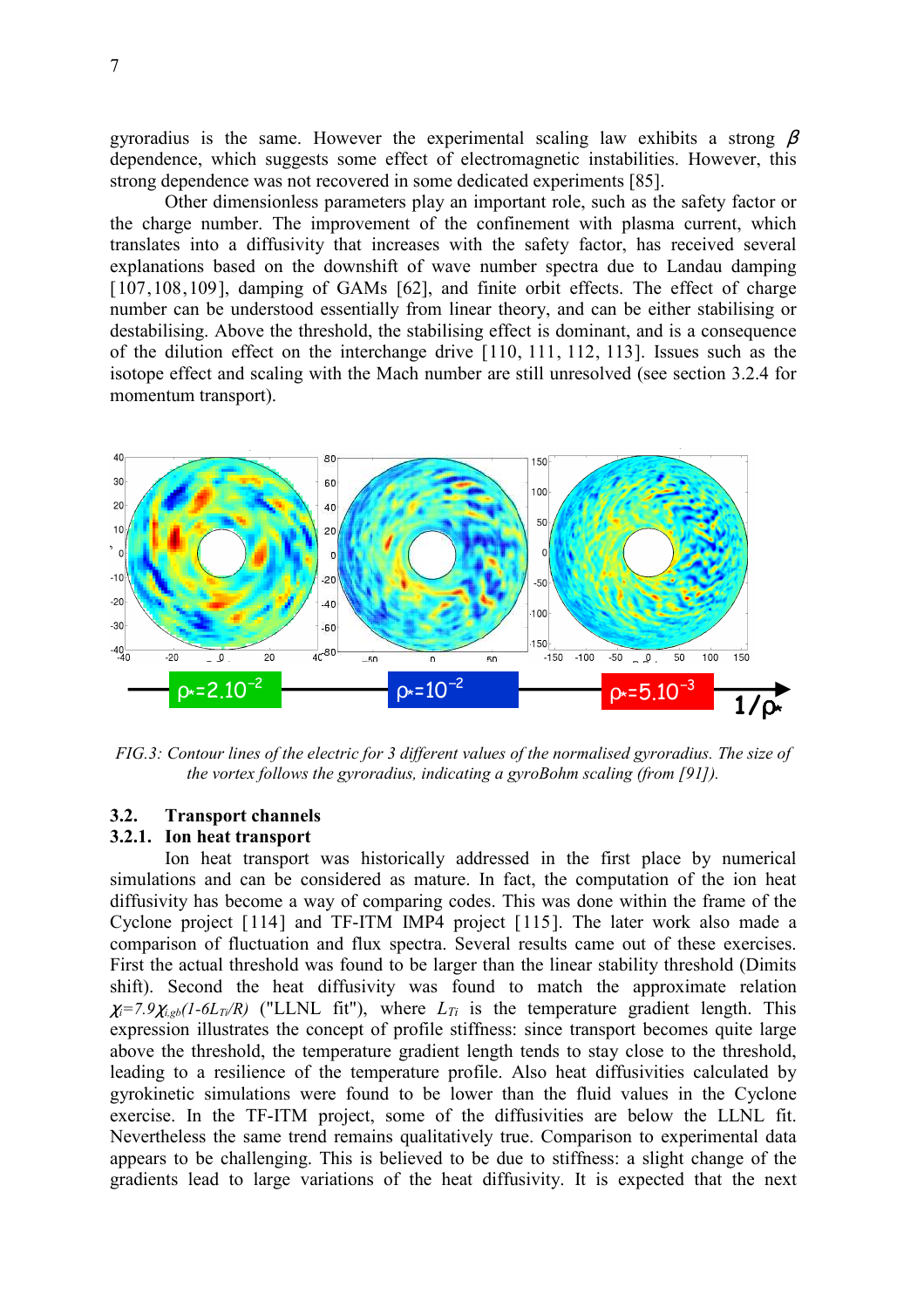generation of gyrokinetic codes, which will be flux driven instead of running at fixed gradient, will allow direct comparison between codes and experiments.

## 3.2.2. Electron heat transport

 Electron heat transport is still subject to discussion. First it is stressed that dominant ITG turbulence does lead to some amount of electron transport, which agrees with the quasi-linear prediction. Nevertheless it is found that the corresponding contribution is too small to explain the measured diffusivity when electron heating is dominant. Hence it is expected that trapped electron modes (TEM) and/or electron temperature gradient (ETG) driven modes play some role.

 Gyrokinetic simulations show indeed that TEM modes contribute to electron transport above the stability threshold [109]. The diffusivity can be fit by a formula of the LLNL type. Also a Dimits shift is observed, but in density gradient (TEM modes are driven by density and electron temperature gradients) [116]. The saturation mechanism seems different from ITG modes. Whereas zonal flows are found to play a prominent role for ITG turbulence, it appears that mode coupling to small scale fluctuations, which act as a diffusion, is a key ingredient for TEM turbulence. This behaviour provides some ground for applying the quasi-linear theory [117]. However the question of saturation is not fully settled, since zonal flows, and also profile relaxation play a role in some cases [118].



FIG.4: Contour plots of the electric potential in ETG turbulence for simulations with (a) positive magnetic shear, dominated by streamers, and (b) reversed magnetic shear dominated by zonal flows (from  $[123]$ )

 The question of ETG driven turbulence is much more controversial. If one assumes an homothetic behaviour to ITG turbulence, a gyroBohm estimate predicts an electron diffusion coefficient that is  $(m_e/m_i)^{1/2}$  smaller that the ion heat diffusivity. Since the measured electron diffusion coefficient is of the same order as the ion value, it appears that the expected value for ETG turbulence is too small by an order of magnitude. However it was argued in [8,30] that zonal flows are less efficiently generated in ETG than in ITG turbulence, because the adiabatic responses of ions (in ETG) and electrons (in ITG) are different. A smaller intensity of zonal flows in ETG turbulence favours the emergence of streamers, which may boost the heat transport. It was found indeed that zonal flows play a little role in the saturation of ETG modes, rather due to wave-particle decorrelation [119]. Nevertheless the role of streamers is controversial. Although there is an agreement on their existence, the enhancement factor associated to streamers varies in the literature [120, 121, 122]. Certainly the magnetic shear plays an important role in that matter: streamers tend to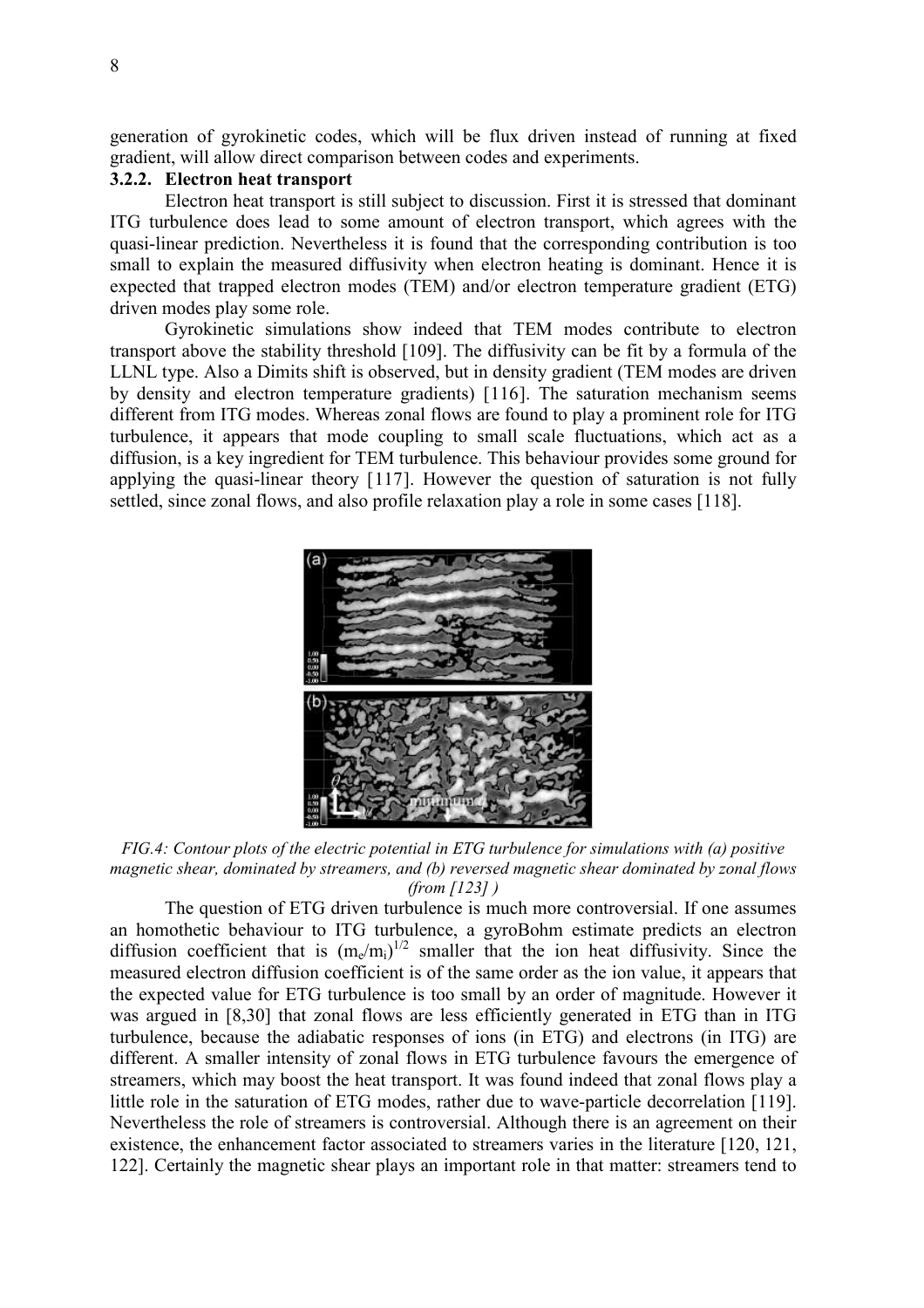be dominant for high magnetic shear, while zonal flows are dominant at low shear [8, 123, 124] (see FIG.4). Also it turns out that numerical issues make the exercise difficult. One may quote the question of noise due to random sampling [13, 14, 15]. It was also mentioned that ETG turbulence with adiabatic ions is sometimes an ill-posed problem due to the interaction with TEMs at low wave numbers [125, 126]. Simulations of the whole spectrum of instabilities (ITG, TEM, ETG) with the GYRO code showed that in fact the contribution to large wave numbers  $k_1 \rho_1 > 1$  to the electron diffusivity is less than 15% in a typical case where electron and ion temperature gradient lengths are equal [124] (see *FIG.5*, upper panel). This was confirmed by a recent simulation with the GENE code where a comparable number was found in similar conditions [127]. However the latter work also shows that when the electron temperature gradient length is smaller than the ion temperature gradient length (and also vanishing density gradient), small scales contribute significantly to electron turbulent transport, while the ion heat diffusivity gets closer to experimental values (see FIG.5, lower panel).



FIG.5: upper panel: simulations of ITG/TEM/ETG turbulence with the GYRO code for equal electron and ion temperature gradient length  $R/L_{Te} = R/L_{Te} = 6.89$  and  $R/L_{ne} = 2.22$  [124]. Lower panel: simulations with the GENE code of ITG/ETG/TEM turbulence for electron temperature gradient length smaller than the ion gradient length, i.e.  $R/L_{Ti}=5.5$ ,  $R/L_{Te}=6.9$  and  $R/L_{ne}=0$  – ion heat diffusivity on the left, electron heat diffusivity on the right [127].

#### 3.2.3. Particle transport

 Particle transport is obviously an important question for a fusion reactor. On the one hand, one would like the density to be the highest as possible to enhance the fusion power. Since the edge density must remain low enough to avoid a disruption (Greenwald limit), peaked density profiles are desirable. On the other hand, peaked density profiles might lead to impurity neoclassical accumulation in the core. One key characteristic of the particle flux is that it is not correctly described by a pure diffusion. Indeed it is well known that density profiles are peaked, even when the ionization source is localized in the edge. To account for this behaviour, the particle flux is traditionally written as  $\Gamma = -D\nabla n + Vn$  [128, 129], where V is the pinch velocity and  $D$  is the particle diffusion coefficient. Fluid and gyrokinetic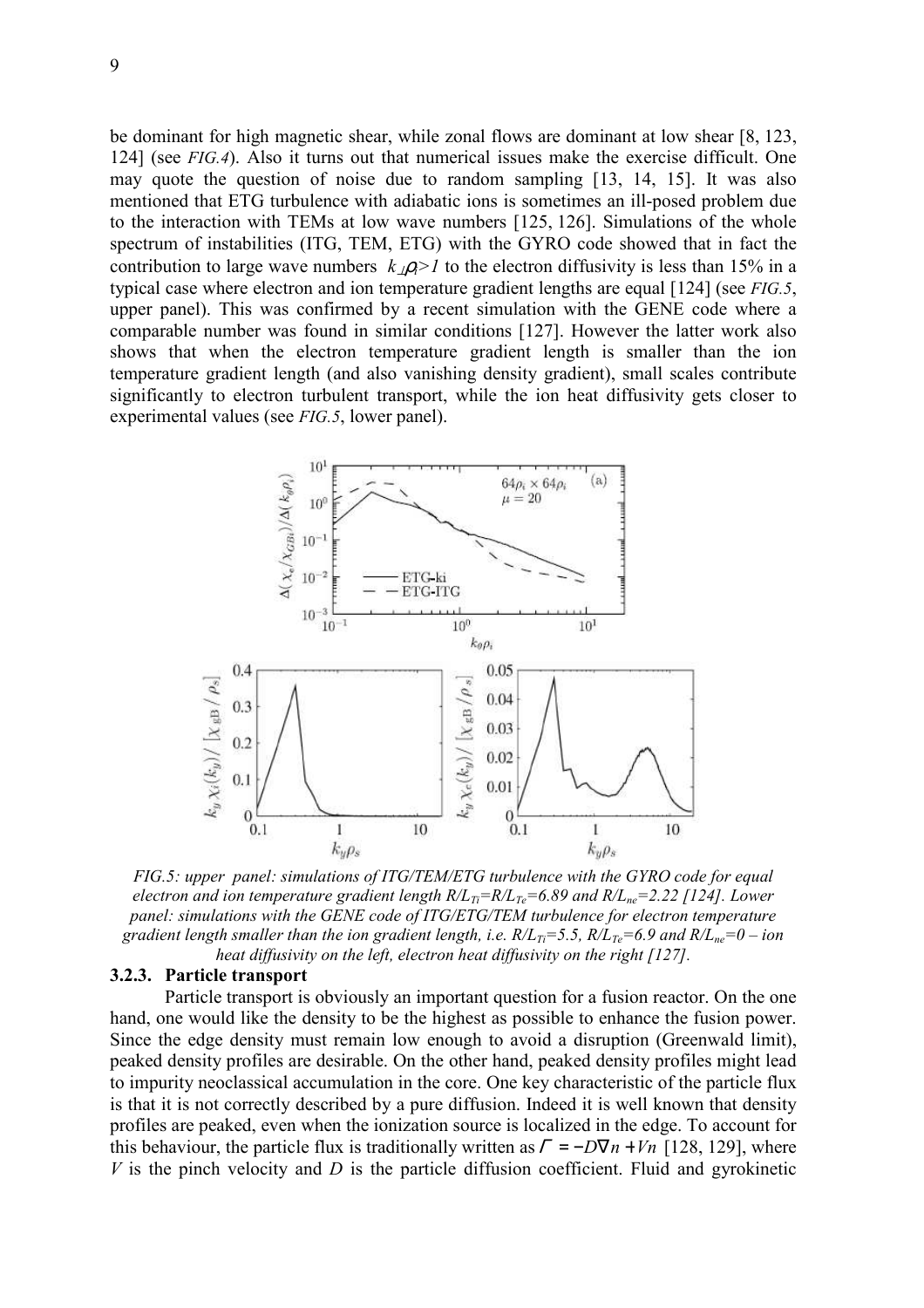simulations (quasi-linear and fully non linear) show indeed that a finite pinch velocity is driven by turbulence. This velocity contains "curvature" (or "compressional") and thermodiffusion contributions, i.e. schematically  $VR/D = C_{cuv} + C_{\nabla T} R\nabla T/T$  [27, 130,131]. The coefficient  $C_{curv}$  is related to compressional effects and is well described by turbulence equipartition theory [132, 133]. It can be shown that when trapped electrons behave as trace particles in a dominant ITG turbulence, one gets  $C_{curv} = 1/2 + 4s/3$  (s=dlnq/dlnr is the magnetic shear). Hence the curvature pinch introduces a link between the density and safety factor profile. However it was also shown that passing electrons also participate in the pinch process [134]. The thermodiffusion coefficient  $C_{\nabla T}$  can be shown to change sign with the phase velocity of fluctuations, i.e. when moving for instance from ITG to TEM turbulence [130, 131]. Typically, the thermal pinch velocity is directed outward ( $C_{\nabla}$   $\leq$ 0) for ITG turbulence. Collisionality plays an important role in that matter. Indeed the ratio  $VR/D$ , which is representative of the peaking factor of the density, decreases as  $1/v^*$  [135].

 A related question is the issue of impurity transport. In that case again, a pinch velocity is driven by turbulence. Here it is found that the thermodiffusion coefficient is directed outward for ITG turbulence, which is favourable (thermal screening). Unfortunately the coefficient of the thermodiffusion term decreases as  $1/Z$ , where Z is the charge number [136,137]. Hence it is negligible for heavy impurities. The compressional term contains two contributions due to perpendicular and parallel compressibility [136]. The pinch velocity associated to perpendicular compressibility is constant and directed inward, while the associated to parallel compressibility scales as  $Z/A$ , and its sign depends on the phase velocity of the fluctuations. It is outward for dominant TEM turbulence. Gyrokinetic simulations are roughly in agreement with the quasi-linear picture [138], although a more quantitative assessment of the dependence on charge and mass numbers is needed. This global picture of particle transport predicts non flat density profiles in Iter, without impurity accumulation [139].

 Let us also mention that the transport of alpha particles belongs also to this category. Fast ions are expected to be well confined because of finite orbit width effects. Theoretical considerations suggest that fast ion fluxes might be larger than expected [140]. Gyrokinetic simulations indicate that though significant, losses remain reasonable [141, 142, 143, 144], and probably acceptable in Iter plasmas.

## 3.2.4. Toroidal momentum transport

 Toroidal momentum transport has been investigated in detail only quite recently. These studies were motivated by the discovery of plasma "spontaneous" spin-up, i.e. situations where a significant toroidal rotation was measured, in absence of any external torque (see [145] for an overview). Moreover, in many case co-rotation was observed (toroidal velocity in the same direction as the current), which cannot be explained by simple effects as ripple losses or direct losses of ions in the edge. The theoretical question of momentum transport is quite difficult to address. One first obstacle is actually to define properly "momentum transport". One would be tempted to look into the conservation of angular momentum density. However the later depends on particle density, which was seen to be subject to various pinch effects. In order to decouple particle and "true" momentum pinches, it is common to investigate the transport of parallel velocity  $U_{\ell\ell}$ . The quasi-linear theory predicts a radial flux of parallel velocity  $\Gamma_U = \chi_U \nabla U_U + V_U U_U + S_U$  [146,147, 148, 149, 150, 151, 152]. When compared to the expression for particle transport, an extra term  $S_{\Omega}$  appears, called residual stress, proportional to the ExB shear rate [146, 147, 148, 156]. The later can be expressed as a function of the parallel velocity, density and temperature derivatives when using the force balance equation. There exists two ways of deriving the various contributions. One solution consists in writing the equations in the frame of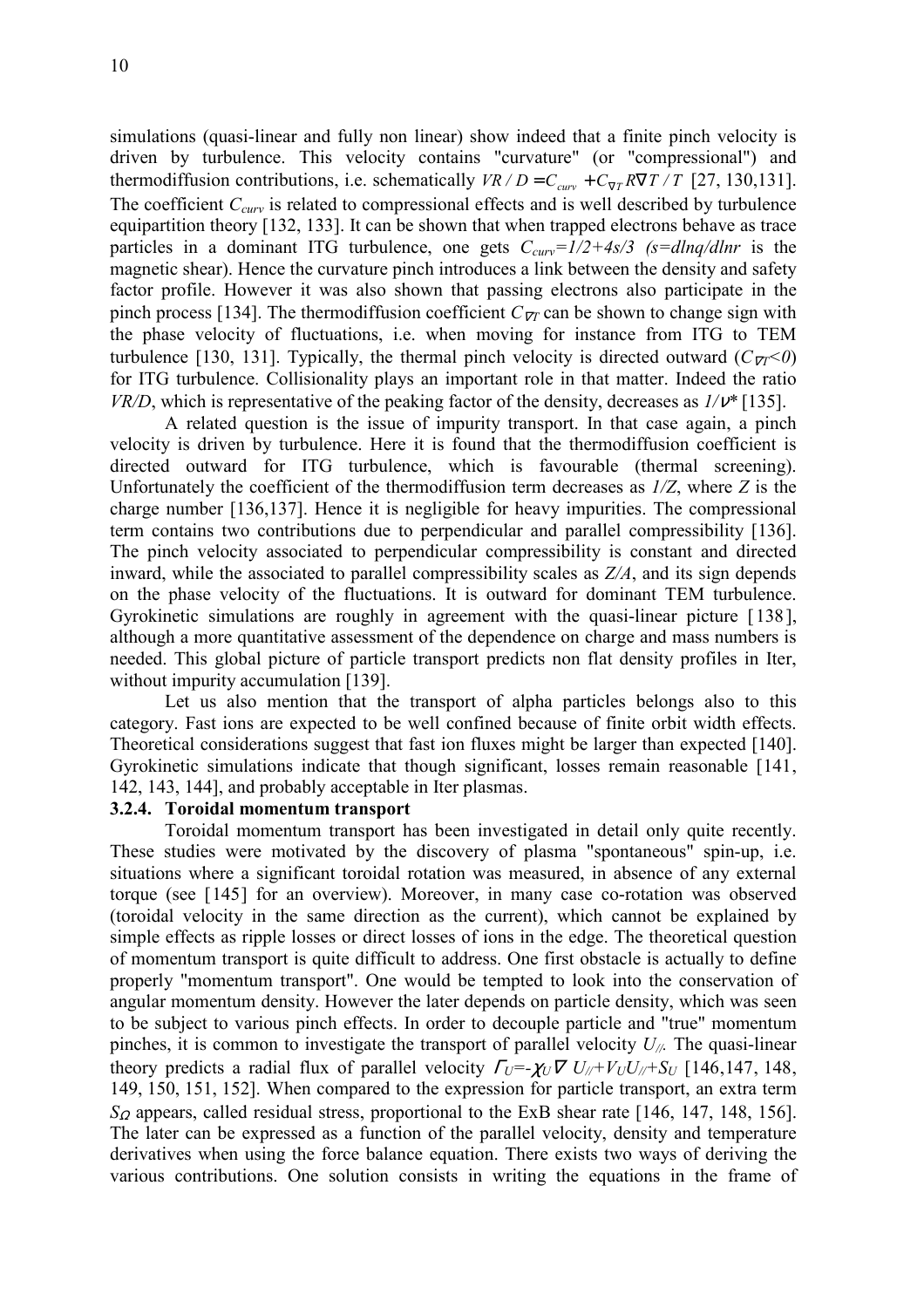reference of the plasma, which requires accounting for the Coriolis and centrifugal forces (the centrifugal force is in practice negligible) [150]. The second way consists in writing the gyrokinetic equations in the laboratory frame, accounting for the fact that the distribution function is shifted in the parallel direction by an inhomogeneous mean velocity [153]. The normalised pinch velocity  $RV_U/\chi_U$  contains two contributions: a constant term (this scaling is similar as the curvature pinch for particle transport) and a term proportional to the density (possibly temperature) gradient [150, 151]. As for particle transport, part of the pinch velocity is consistent with turbulence equipartition theory [154, 155]. Gyrokinetic simulations did find evidence of a momentum pinch velocity and residual stress [156, 155]. Another important parameter is the Prandtl number (ratio of viscosity  $\chi_U$  to heat diffusivity  $\chi_{Ti}$ ). This ratio is usually found to be of the order 0.7 [149]. Recent simulations indicate that it can be as low as 0.2 in some cases [157]. Work is actively being done to determine the relative weights of the various mechanisms at play.

#### 4. Improved confinement

 The physics of transport barriers is a broad subject that is already covered by several overview papers for external [158, 159, 160, 161] and internal transport barriers [162, 163, 164]. Two generic key parameters are known to play a stabilising role: flow shear and magnetic shear. Other ingredients may be involved (density gradient, ratio of electron to ion temperature, impurity content, …), but are less generic.

## 4.1. Shear flow stabilisation

The physics of turbulent transport reduction due to  $E \times B$  shear flow is well documented. The interested reader might consult overviews on theory [ 165 ] and experiments related to shear flow stabilisation [166]. Stabilisation is obtained above a critical value of the shear flow rate. Several criterions have been proposed and tested [167, 49, 168, 169], which confirm the stabilising effect of shear flows except in a few well identified cases [170]. The radial electric field is constrained by the ion force balance equation ne( $E+V\times B$ )- $\nabla p=0$ . Once a barrier is formed, a positive loop takes place where density and ion temperature gradients increase, thus boosting the velocity shear rate. The transition to improved confinement bears some similarity with  $1<sup>st</sup>$  order phase transition [171, 172, 173, 174]. Shear flow stabilisation has been tested with fluid and gyrokinetic simulations. One difficulty however is that most gyrokinetic codes do not calculate selfconsistently the mean radial electric field. A new generation of codes is emerging, which aim at this objective [175, 176, 177, 178, 179]. These codes are global, and calculate the full distribution function. This is a demanding task as it requires the calculation of the full neoclassical equilibrium as well as the turbulent generation of flow. A related question is the generation of a strong poloidal shear flow when an internal transport barrier is produced.

#### 4.2. Effect of the magnetic topology.

 Negative magnetic shear and high values of β are known to decrease the interchange drive [180]. The effect of β is related to the Shafranov shift of magnetic surfaces (also called  $\alpha$  effect,  $\alpha = -q^2 R d\beta/dr$  is a measure of the Shafranov shift) [181, 182, 183]. In fact this effect has been known for long in the context of MHD stability [184, 185, 186]). For electron modes, stabilisation occurs when  $s < -3/8$ , while for ions the exact value depends on the poloidal structure of modes. This stabilisation scheme has been tested both in fluid and kinetic simulations. An electron transport barrier appears when the magnetic shear is negative [187]. This effect is amplified for values of  $\alpha$  of the order of unity. For electron modes, theory predicts stability when  $s < 3\alpha/5 - 3/8$ . A similar effect exists for ions, which comes from the shear dependence of the ion curvature averaged over the mode structure. However it is important to note that slab ITG modes are not sensitive to these effects, and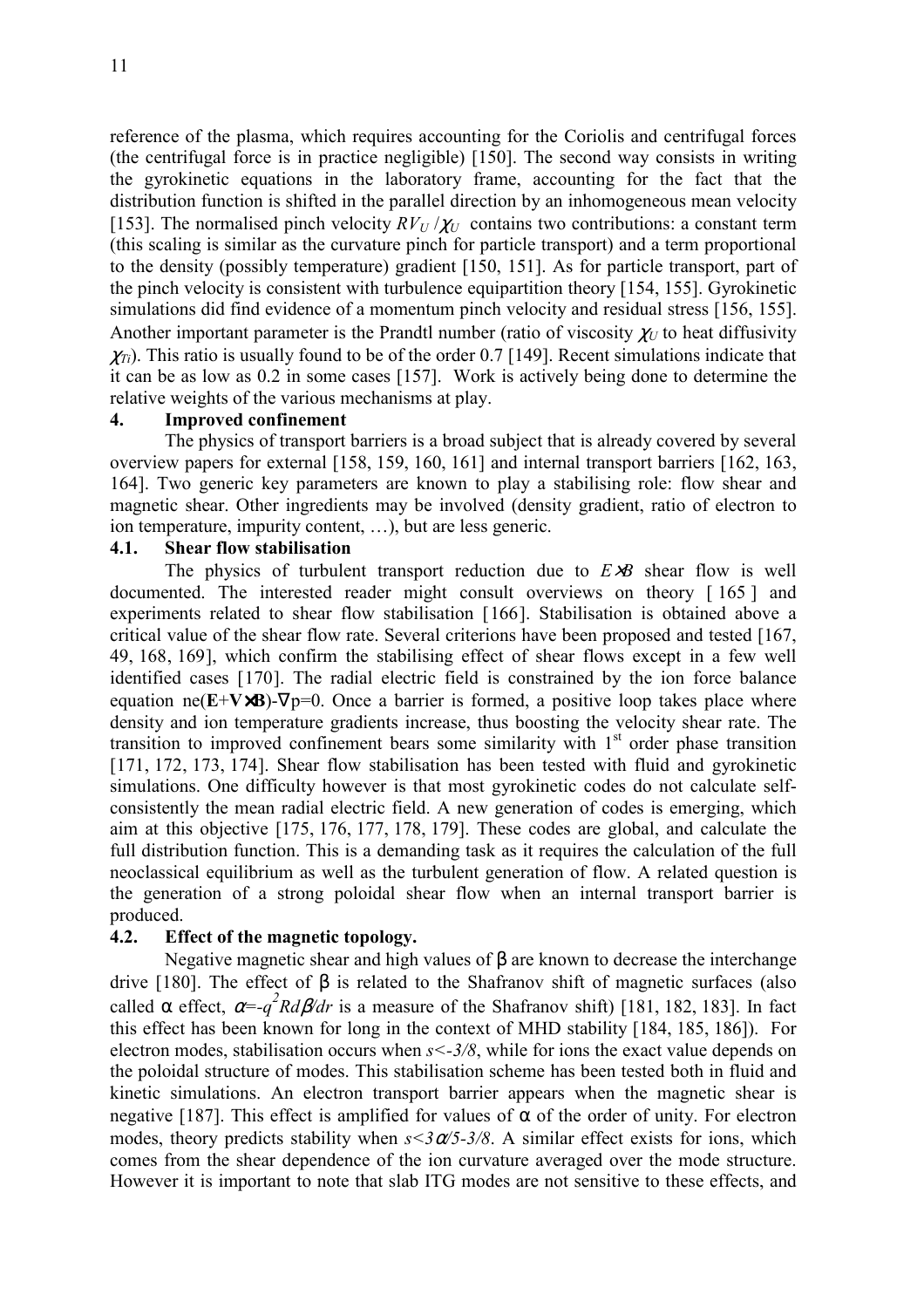remain unstable at negative magnetic shear. One intriguing mystery is the reason why the onset of internal transport barriers appears to be easier when the magnetic shear is zero and the minimum value of the safety factor is a low order rational number. To some extent, this is a surprising result since no special role of  $s=0$  is found in simulations [188]. So rational numbers seem to be the key. Three types of explanations have been proposed to explain this behaviour:

 i) the onset of a large scale coherent structure which acts on turbulence. This can be an MHD mode located at a rational value of q that generates a localized velocity shear [189]. An alternative explanation is based on a loss of fast ions due to MHD that leads to a shear flow [ 190 ]. More recently, it has been proposed that a coherent electrostatic convective cell is generated and reduces transport by tapping energy on turbulence [191].

ii) generation of zonal flows [192, 193] or GAMs [194] close to rational q values.

 iii) the existence of gaps in the density of magnetic resonant surfaces at low magnetic shear, which are wider when  $q_{min}$  is close to a low order rational number [195, 196, 197, 193].

 Shaping effects also play a role via a direct effect on the growth rate, or by affecting the dynamics of zonal flows and GAMs. Indeed the GAM frequency decreases with the elongation. Hence the damping rate of GAMs, which should lead to less active GAMs when elongation increases [198]. Also it is found that the residual Rosenbluth-Hinton flow increases with elongation [199, 198] . One might infer that in non linear regime, this will lead to a higher level of zonal flows and a better confinement. Recent gyrokinetic simulations confirm this behaviour [200].

#### 5. Conclusion

 Hopefully this overview has convinced the reader that theory of turbulent transport has made enormous progress. These findings owe a lot to state of the art gyrokinetic simulations which incorporate a large number of ingredients, in particular effects such as Landau resonances and finite orbit effects. This effort, which involves many theoreticians and code developers, has allowed the clarification of a number of issues, such as dimensionless scaling laws, parametric dependences of the various transport channels, and improved confinement. The predicted turbulence intensities and fluxes are now getting close to the observed values. Also the processes leading to self-organisation are better understood. Still several issues remain open. In particular no first principle simulation has been able to reproduce a transition to a transport barrier, external or internal. Also the comparison of simulations to experiments suffers from the sensitivity of transport to the distance of gradients to stability thresholds (stiffness). A slight mismatch in the gradients leads to a large change of fluxes, which makes this comparison very difficult. Finally, transport transients (pulses, heat modulation) have not been simulated yet, whereas these experiments are known to find puzzling results. This issue is also linked to the simulations of true steady-state plasmas, which has not been done yet with gyrokinetic codes.

 These various limitations lead naturally to a discussion of the future developments. To simulate transitions to transport barriers, the next generation of gyrokinetic codes, which is emerging now, will have to calculate the full distribution function over the whole torus. This is a very difficult task, as it requires calculating both the equilibrium quantities and fluctuations, which are tiny. Also the implementation of boundary conditions is a formidable task, in particular in the edge plasmas if one wants to describe correctly the scrape-off layer and the pre-sheath and sheath close to the divertor target plates. Concerning the comparison to experiments, it also appears that this new generation will have to be flux-driven, instead of freezing gradients. This should in principle solve the problem of stiffness. The question of simulating both steady-state and transients is even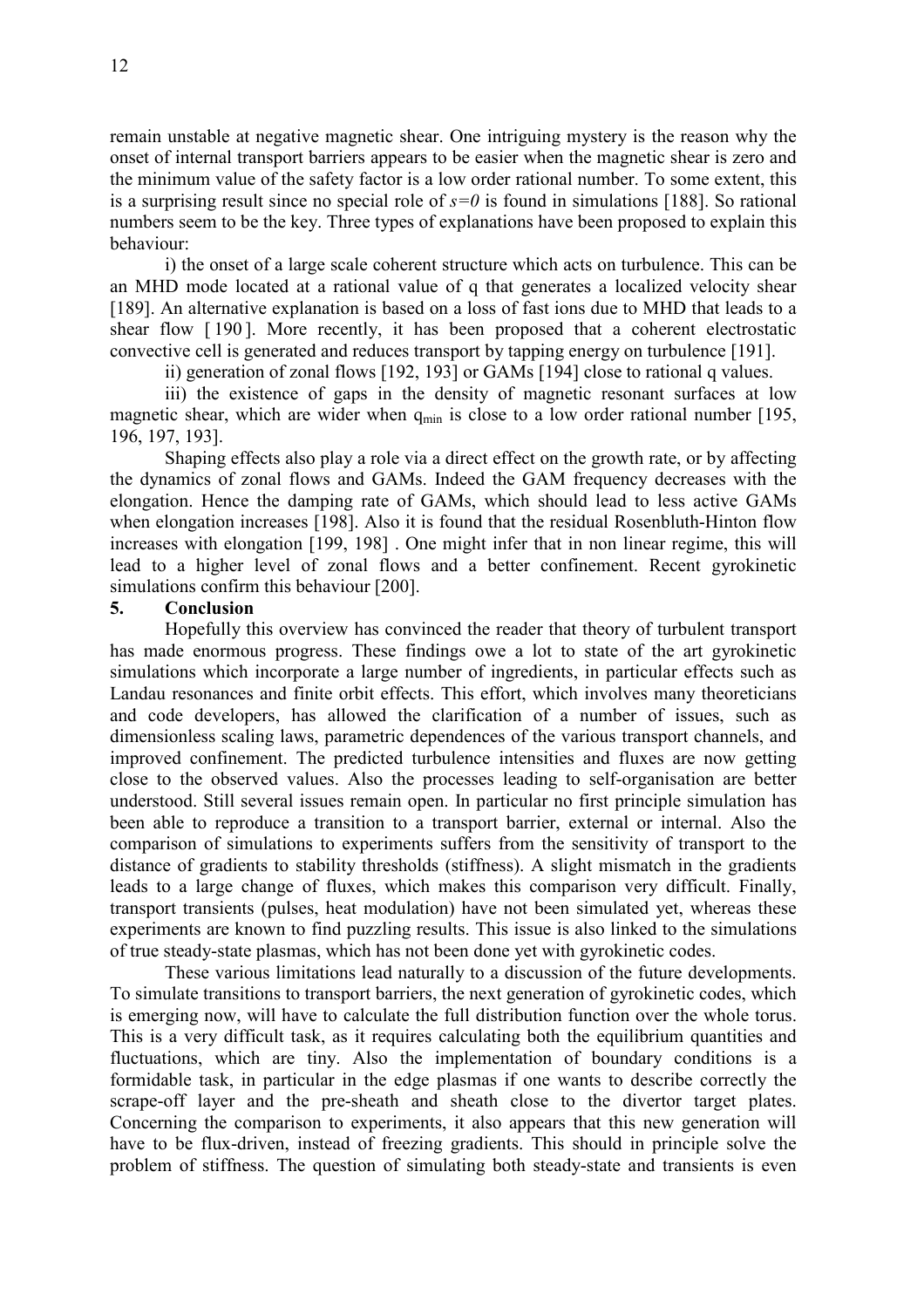trickier. Indeed it is not foreseen at the moment to run routinely gyrokinetic codes over a confinement time and for plasmas of the ITER size – the requested computing time is indeed enormous. Presently the strategy relies on the use of reduced models. This methodology will probably remain unchanged for some time. Reduced transport models have done a tremendous progress, but are still far from being accurate enough. Whether the improvement of these models is certainly an option, one might wonder whether the use of more elaborated models of turbulence, which would predict the fluctuation spectra and fluxes, would not be a more efficient approach. This supposes however making a quantitative jump in the predictive capability of statistical theory of turbulence. It might actually happen that the progress in massively parallelized computation allows a complete gyrokinetic calculation before reduced or statistical models reach the requested level of accuracy. The coming years will certainly prove to be very interesting regarding this competition between the various approaches.

Acknowledgements: This work, supported by the European Communities under the contract of Association between EURATOM and CEA, was carried out within the framework of the European Fusion Development Agreement. The views and opinions expressed herein do not necessarily reflect those of the European Commission. The author thanks Drs P. Angelino, C. Angioni, C. Bourdelle, J. Candy, P. Diamond, G. Dif-Pradalier, G. Falchetto, P. Ghendrih, O. Gürcan, Y. Idomura, F. Jenko, C. Nguyen, M. Ottaviani, Y. Sarazin, L. Villard, R. Waltz and T.-H. Watanabe for fruitful discussions.

#### References

 $\overline{a}$ 

- [2] W . Terry and W. Horton, Phys. Fluids 26, 106 (1983)
- [3] R. E. Waltz, Phys. Fluids 26,169 (1983).
- [4] A. Hasegawa and M. Wakatani Phys. Rev. Lett. 50, 683 (1983).
- [5] A.J. Brizard and T.S. Hahm, Rev. Mod. Phys. 79, 421 (2007)
- [6] M. Kotschenreuther, W. Dorland, M.A. Beer, et al., Phys. Plasmas 2, 2381 (1995).
- [7] F. Jenko, Comput. Phys. Commun. 125, 196 (2000).
- [8] F. Jenko, W. Dorland, M. Kotschenreuther, B.N. Rogers, Phys. Plasmas 7, 1904 (2000).
- [9] J. Candy , R.E. Waltz, Journal of Computational Physics 186, 545 (2003).
- [10] T. Tajima, "Computational Plasma Physics : With Applications to Fusion and Astrophysics", (Addison-Wesley, Redwood City, California, 1989).
- [11] W. W. Lee, J. Comput. Phys. **72**, 243 (1987).
- [12] A. Y. Aydemir, Phys. Plasmas 1, 822 (1994).
- [13 ] W.M. Nevins et al., Phys. Plasmas 12, 122305 (2005).
- [14] J. A. Krommes, Phys. Plasmas 14, 090501 (2007).
- [15] I. Holod and Z. Lin, *Phys. Plasmas* 14, 032306 (2007).
- [16] R. Hatzky, T.M. Tran, A. Könies, et al., Phys. Plasmas 9, 898 (2002).
- [17] A. Bottino, A. G. Peeters, R. Hatzky et al., Phys. Plasmas 14, 010701(2007).
- [18] S. Jolliet, A. Bottino, P. Angelino, et al., Comput. Phys. Commun. 177, 409 (2007).
- [19] S. Brunner, E. Valeo, and J. A. Krommes, Phys. Plasmas 6, 4504 (1999).
- [20] Y. Chen and S. E. Parker, Phys. Plasmas 14, 082301 (2007).
- [21] E. Sonnendrücker, J. Roche, P. Bertrand, A. Ghizzo , J. Comp. Physics 149, 201 (1999).
- [22] M. Brunetti , V. Grandgirard, O. Sauter, et al., Comput. Phys. Commun. 163, 1 (2004).
- [23] V. Grandgirard, M. Brunetti, P. Bertrand et al., J. Comp. Physics 217, 395 (2006).
- [24] L. Villard, S.J. Allfrey, A. Bottino, et al., Plasma Phys. Control. Fusion 46, B51 (2004).
- [25] Y. Idomura, T.H. Watanabe and H. Sugama, C. R. Physique 7, 650 (2006).
- [26] W. Horton, Rev. Mod. Physics 71, 735 (1999).
- [27] J. Weiland, "Collective Modes in Inhomogeneous Plasmas", IOP, 2000.
- [28] J.F. Drake, P.N. Guzdar, and A.B. Hassam, Phys. Rev. Lett. **61**, 2205 (1988).
- [29] W. Horton, B.G. Hong, W.M. Tang, Phys. Fluids 31, 2971 (1988).
- [30] W. Dorland, F. Jenko, M. Kotschenreuther, B.N. Rogers, Phys. Rev. Lett. 85, 5579 (2000).
- [31] G. Rewoldt, W.M. Tang, R.J. Hastie, Phys. Fluids 30, 807 (1987).

<sup>[1]</sup> S.I. Braginskii, in Reviews of Plasma Physics, edited by M.A. Leontovitch (Consultants Bureau, New York, 1965), Vol.I, p.205.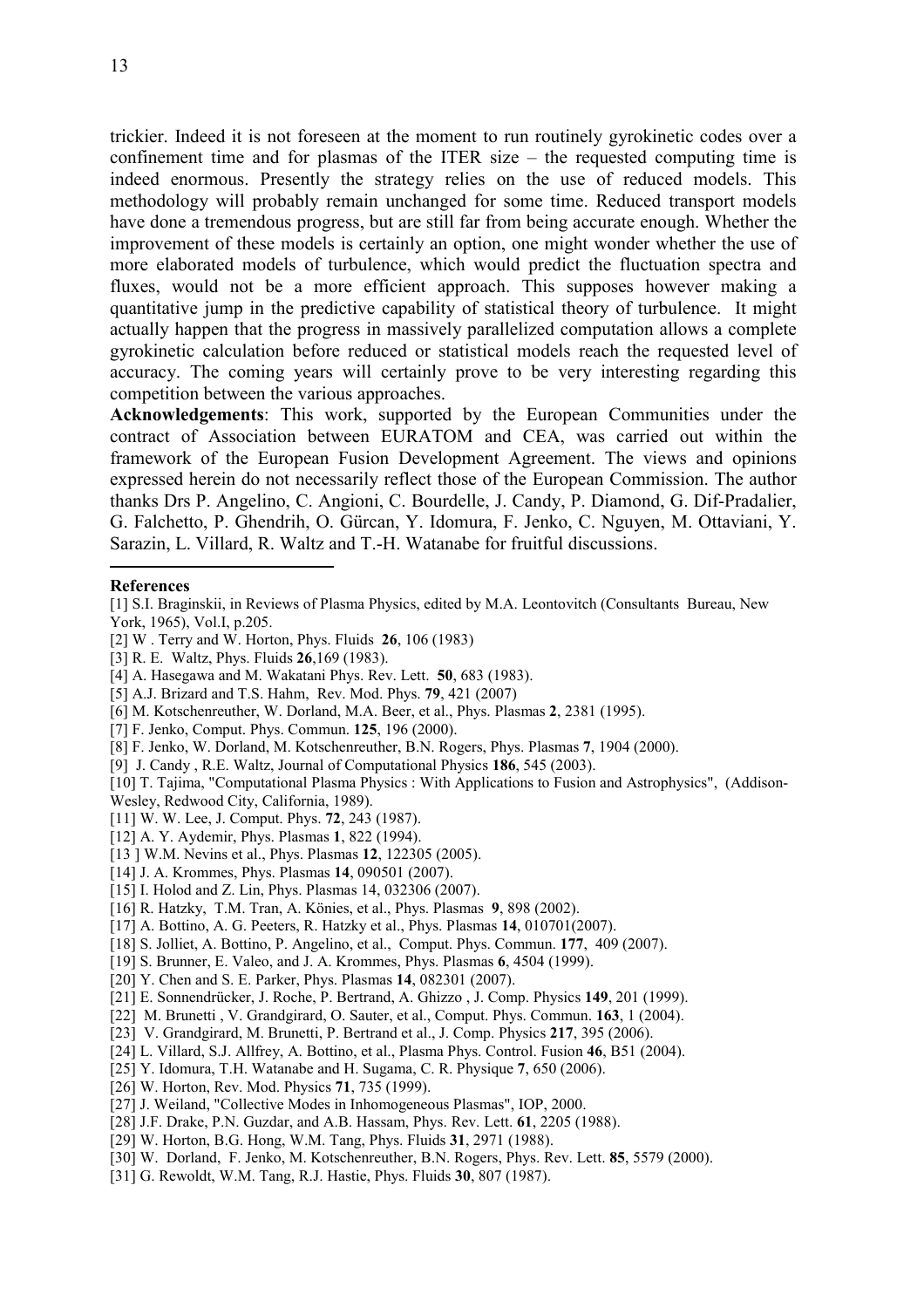-

- [32] F. Zonca, Liu Chen, J.Q. Dong, R.A. Santoro, Physics of Plasmas 8, 1917 (1999).
- [33] G.L. Falchetto, J. Vaclavik and L. Villard Phys. Plasmas 10,1424 (2003).
- [34] S.J. Camargo, B.D. Scott, and D. Biskamp, Phys. Plasmas 3, 3912 (1996).
- [35] B.N. Rogers, J.F. Drake, and A. Zeiler, Phys. Rev. Lett. **81**, 4396 (2000).
- [36] D. J. Applegate, C. M. Roach, S. C. Cowley, et al., Phys. Plasmas 11, 5085 (2004).
- [37] A.A. Vedenov, E.P. Velikov, R.Z. Sagdeev, Nucl. Fusion 1, 82 (1961).
- [38] W.E. Drummond, D. Pines, Nucl. Fusion Suppl. 3, 1049 (1962).
- [39] Z.A. Prandtl, Zs Angew. Math. Mech. 5, 136 (1925).
- [40] H. Nordman, J. Weiland, A. Jarmen, Nucl. Fusion 30, 983 (1990).
- [41] R.E. Waltz, G.M. Staebler, W. Dorland, et al., Phys. Plasmas 4, 2482 (1997).
- [42] K. Itoh, S.I. Itoh, A. Fukuyama, Phys. Rev. Lett. 69, 1050 (1992).
- [43] F. Ryter, C. Angioni, A. G. Peeters, et al., Phys. Rev. Lett. 95, 085001 (2005).
- [44] C. Bourdelle , X. Garbet, F. Imbeaux, et al., Physics Plasmas 14, 112501(2007).
- [45] G.M. Staebler, J.E. Kinsey and R.E. Waltz, Phys. Plasmas 14, 0055909 (2007)
- [46] J.E. Kinsey, G.M. Staebler, and R.E. Waltz, Plasmas 15, 0055908 (2008).
- [47] P.H. Diamond, S-I. Itoh, K. Itoh, and T.S. Hahm, Plasma Phys. Control. Fusion 47, R35 (2005).
- [48] G.W. Hammett, M.A. Beer, W. Dorland. et al., Plasma Phys. Control. Fusion 35, 973 (1993).
- [49] R.E. Waltz, G.D. Kerbel, J. Milovitch, Phys. Plasmas 1, 2229 (1994).
- [50] Z. Lin, T. S. Hahm, W. W. Lee, W. M. Tang, and R. B. White, Science 281, 1835 (1998).
- [51] N. Winsor, J. Johnson, and J. Dawson, Phys. Fluids 11, 2448 (1968).
- [52] K. Hallatschek and D. Biskamp, Phys. Rev. Lett. **86**, 1223 (2001).
- [53] H. Sugama and T.-H. Watanabe, Phys. Plasmas 13, 012501 (2006). H. Sugama, T.-H. Watanabe, W.
- Horton, Physics of Plasmas 14, 022502 (2007).
- [54] G. L. Falchetto, M. Ottaviani, X. Garbet, and A. Smolyakov, Phys. Plasmas 14, 082304 (2007).
- [55] N. Chakrabarti, R. Singh, P. K. Kaw, and P. N. Guzdar, Phys. Plasmas 14, 052308 (2007).
- [56] B.N. Rogers, W. Dorland, and M. Kotschenreuther, Phys. Rev. Lett. 85, 5336 (2000).
- [57] Y. Idomura, S. Tokuda, and M. Wakatani, Phys. Plasmas 7,3551 (2000).
- [58] E. J. Kim and P. H. Diamond, Phys. Plasmas 9, 4530 (2002).
- [59] J. Li and Y. Kishimoto, Phys. Plasmas 11, 1493 (2004).
- [60] M. N. Rosenbluth and F.L. Hinton Phys. Rev. Lett. **80**, 724 (1998).
- [61] N. Miyato, Y. Kishimoto, and J. Li, Phys. Plasmas 11, 5557 (2004).
- [62] P. Angelino, A. Bottino, R. Hatzky, et al., Plasma Phys. Control. Fusion 48, 557 (2006).
- [63] B. D. Scott, Phys. Lett. A **320**, 53 (2003).
- [64 ] X. O. Xu et al., Phys. Rev. Lett. **100**, 215001 (2008).
- [65] P.H. Diamond and T.S. Hahm, Phys. Plasmas 2, 3640 (1995).
- [66] B. A. Carreras, D. Newman, V. E. Lynch, and P. H. Diamond, Phys. Plasmas 3, 2903 (1996).
- [67] Y. Sarazin, P. Ghendrih, Phys. Plasmas 5, 4214 (1998).
- [68] X. Garbet, Y. Sarazin, P. Beyer, et al., Nucl. Fusion 39, 2063 (1999).
- [69] X. Garbet, L. Laurent, A. Samain, J. Chinardet, Nucl. Fusion 34, 963 (1994).
- [70] T. S. Hahm, P. H. Diamond, Z. Lin, K. Itoh and S.-I. Itoh, Plasma Phys. Control. Fusion 46, A323 (2004).
- [71] R.E. Waltz, J. Candy, Phys. Plasmas 12, 072303 (2005).
- [72] O.D. Gürcan, P.H. Diamond, and T.S. Hahm, Phys. Rev. Lett. 97, 024502 (2006).
- [73] X. Garbet, Y. Sarazin, F. Imbeaux, et al., Phys. Plasmas 14, 122305 (2007).
- [74] W.X. Wang, T.S. Hahm, W.W. Lee, et al., Phys. Plasmas 14, 072306 (2007).
- [75] J.F. Drake, P.N. Guzdar, and A.B. Hassam, Phys. Rev. Lett. 61, 2205 (1988).
- [76] P. Beyer, S. Benkadda, X. Garbet, P.H. Diamond, Phys. Rev. Lett. 85, 4892 (2000).
- [77] P.H. Diamond, S. Champeaux, M. Malkov, et al., Nucl. Fusion 41, 1067 (2001).
- [78] D. F. Escande and F. Sattin, Phys. Rev. Lett. 99, 185005 (2007)
- [79] D. del-Castillo-Negrete et al., Phys. Rev. Lett. 91, 018302 (2003).
- [80] B. Ph. van Milligen, R. Sanchez, B. A. Carreras, Phys. Plasmas 11, 2272 (2004).
- [81] T. Iwasaki, S. Toda, S.-I. Itoh, M. Yagi and K. Itoh, Nucl. Fusion 39, 2127 (1999).
- [82] B.B. Kadomtsev, Sov. J. Plasma Phys. 1, 295 (1975).
- [83] J.W. Connor, and J.B. Taylor, Nucl. Fusion 17, 1047 (1977).
- [84] R.E. Waltz, J.C. DeBoo, and M.N. Rosenbluth, Phys. Rev. Lett **65**, 2390(1990).
- [85] T. C. Luce, C. C. Petty and J. G. Cordey Plasma Phys. Control. Fusion 50, 043001 (2008).
- [86] X. Garbet, AIP Conf. Proc. 1013, 287 (2008).
- [87] X. Garbet, R.E. Waltz, Phys. Plasmas 3, 1898 (1996).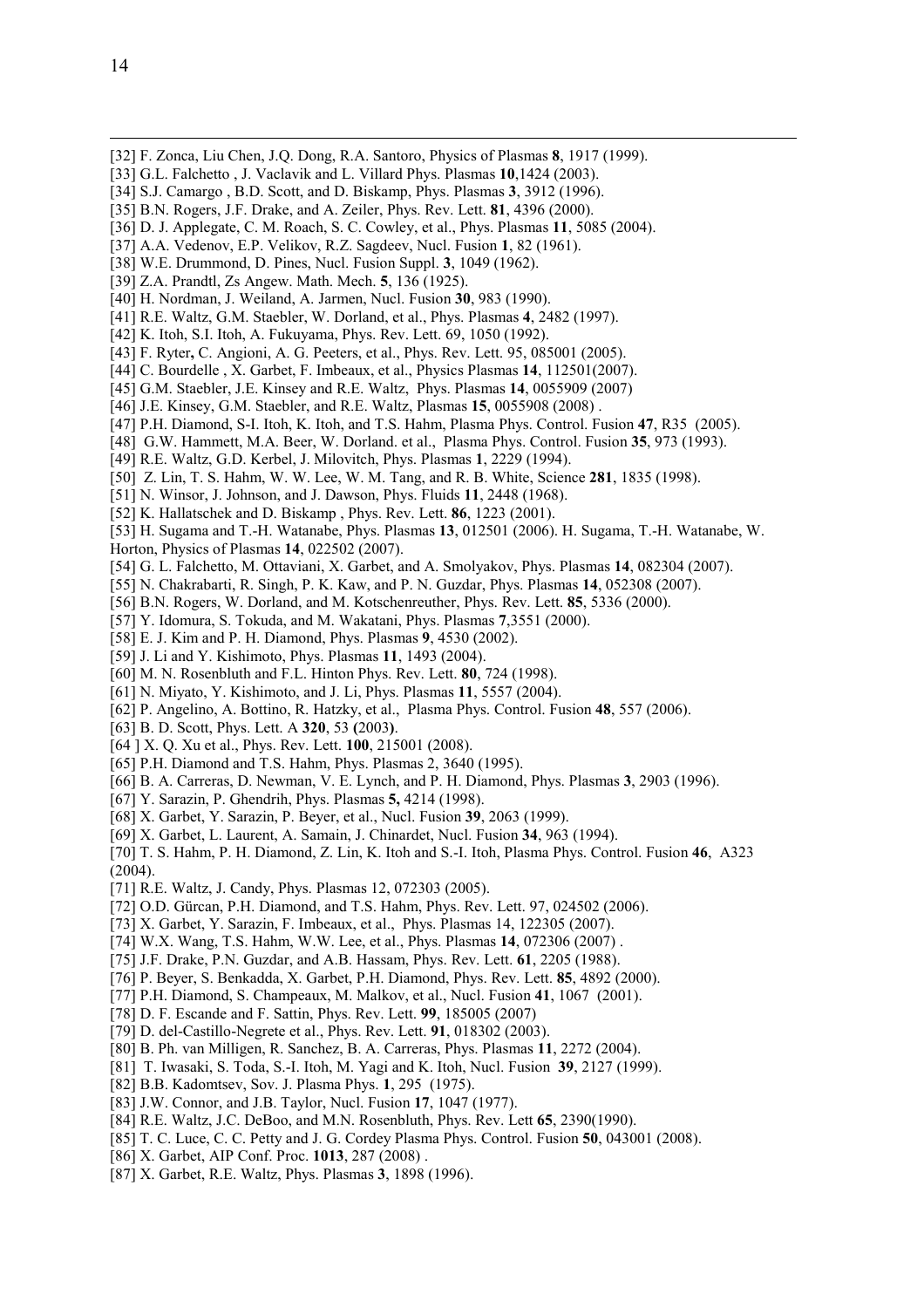-

- [88] M. Ottaviani and G. Manfredi Phys. Plasmas 6, 3267 (1999).
- [89] Z. Lin, S. Ethier, T. S. Hahm, and W. M. Tang, Phys. Rev. Lett. 88, 195004 (2002).
- [90] J. Candy and R. E. Waltz, Phys. Rev. Lett. 91, 045001 (2003).
- [91] J. Candy, R. E. Waltz, W. Dorland, Phys. Plasmas 11, L25 (2004).
- [92]V. Grandgirard, Y. Sarazin, P. Angelino, et al., Plasma Phys. Control. Fusion 49, B173 (2007).
- [93]Y. Kishimoto, J.Y. Kim, T. Tajima, W. Horton and G. Furnish, 1996 Theory of Fusion Plasmas, Proc. of
- the Joint Varenna-Lausanne Int. Workshop, Varenna 1996 (Editrice Compositori : Bologna) p.143.
- [94] G. Furnish, W. Horton, Y. Kishimoto, M. LeBrun, and T. Tajima, Phys. Plasmas 6, 1227 (1999).
- [95] R. E. Waltz, J. Candy, and C. C. Petty, Phys. Plasmas 13, 072304 (2006).

[96] B.B. Kadomtsev, O.P. Pogutse, Reviews of Plasma Physics, edited by M.A. Leontovitch (Consultant Bureau, New York, 1970) Vol. 5, p. 249.

- [97] P.H. Diamond, S.-I. Itoh, K. Itoh and T.S. Hahm, Plasma Phys. Control. Fusion 47, R35 (2005).
- [98] Z. Lin, T. S. Hahm, W. W. Lee, W. M. Tang, and P. H. Diamond, Phys. Rev. Lett. 83, 3645 (1999).
- [99]G. L. Falchetto and M. Ottaviani, Phys. Rev. Lett. 92, 25002 (2004).
- [100] T.-H. Watanabe and H. Sugama, Phys. Plasmas 9, 3659 (2002).
- [101] T.-H. Watanabe and H. Sugama, Phys. Plasmas 11, 1476 (2004).
- [102] J. Candy and R.E. Waltz, Phys. Plasmas 13, 032310 (2006).
- [103] P.B. Snyder, G.W. Hammett, Phys. Plasmas 8, 744 (2001).
- [104] B. D. Scott, New J. Phys. 7, 92 (2005).
- [105] S. E. Parker, Y. Chen, W. Wan, et al. Phys. Plasmas 11, 2594 (2004).
- [106] J. Candy, Phys. Plasmas 12, 072307 (2005).
- [107] R. E. Waltz, G. M. Staebler, W. Dorland, et al., Phys. Plasmas 4, 2482 (1997).
- [108] A. Hirose, S. Livingstone and A.K. Singh, Nucl. Fusion 45,1628 (2005).
- [109] T. Dannert and F. Jenko, Phys. Plasmas 12, 072309 (2005).
- [110] R.R. Dominguez and M.N. Rosenbluth Nucl. Fusion 29, 844 (1989).
- [111] G.M. Staebler, G.L. Jackson, W.P. West, et al., Phys. Rev. Lett. 82, 1692(1999).
- [112] F. Romanelli and S. Briguglio Phys. Fluids B 2, 754 (1990).
- [113] C. Bourdelle, X. Garbet, G.T. Hoang, J. Ongena and R.V. Budny, Nucl. Fusion 42, 892 (2002).
- [114] A.M. Dimits, G. Bateman, M. A. Beer, et al., Phys. Plasmas 7, 969 (2000).
- [115] G. Falchetto et al., to appear in Plasma Phys. and Control. Fusion.
- [116] D. R. Ernst, P. T. Bonoli, P. J. Catto, et al., Phys. Plasmas, 11, 2637 (2004).
- [117] F. Merz and F. Jenko, Phys. Rev. Lett. 100, 035005 (2008).
- [118] J. Lang, S. E. Parker, and Y. Chen, Phys. Plasmas 15, 055907 (2008).
- [119] Z. Lin, I. Holod, L. Chen, et al., Phys. Rev. Lett. 99, 265003 (2007).
- [120] B. Labit and M. Ottaviani, Phys. Plasmas 10, 126 (2003).
- [121] J. Li and Y. Kishimoto, Phys. Plasmas 11, 1493 (2004).
- [122] Z. Lin, L. Chen, F. Zonca, Phys. Plasmas 12, 056125 (2005)
- [123] Y. Idomura, Phys. Plasmas 13, 080701 (2006).
- [124] J. Candy, R. E. Waltz, M. R. Fahey and C. Holland , Plasma Phys. Controlled Fusion 49, 1209 (2007).
- [125] Y. Idomura, S. Tokuda, and Y. Kishimoto, Nucl. Fusion 45, 1571 (2005).
- [126] W. M. Nevins et al., Phys. Plasmas 13, 122306 (2006).
- [127] T. Görler and F. Jenko, Phys. Rev. Lett. **100**, 185002 (2008).
- [128] B. Coppi and C. Spight, Phys. Rev. Lett. 41, 551 (1978).
- [129] W. M. Tang, G. Rewoldt, and Liu Chen, Phys. Fluids 29, 3715 (1986).
- [130] C. Angioni, A. G. Peeters, G. V. Pereverzev, et al., Phys. Plasmas 10, 3225 (2003).
- [131] X. Garbet , L. Garzotti, P. Mantica, et al., Phys. Rev. Lett. 91, 035001 (2003).
- [132] V.V. Yankov, JETP Lett. **60**, 171 (1994).
- [133] M.B. Isichenko, A.V. Gruzinov, P.H. Diamond, Phys. Rev. Lett. 74, 4436 (1996).
- [134] K. Hallatschek and W. Dorland, Phys. Rev. Lett. **95**, 055002 (2005).
- [135] C. Angioni, A.G. Peeters, G.V. Pereverzev, et al., Phys. Rev. Lett. 90, 205003 (2003).
- [136] C. Angioni and A. G. Peeters, Phys. Rev. Lett. **96**, 095003(2006).
- [137] N. Dubuit, X. Garbet, T. Parisot, R. Guirlet, C. Bourdelle, Phys. Plasmas 12, 082511 (2005).
- [138] C. Estrada-Mila, J. Candy, and R. E. Waltz, Phys. Plasmas 12, 022305 (2005).
- [139] C. Angioni, L. Carraro, T. Dannert, et al. Phys. Plasmas 14, 055905 (2007).
- [140] M. Vlad, F. Spineanu, S-I Itoh, M. Yagi and K. Itoh , Plasma Phys. Controlled Fusion 47, 1015 (2005).
- [141] C. Estrada-Mila, J. Candy and R. E. Waltz, Phys. Plasmas 13, 112303 (2006).
- [142] T. Dannert, S. Günter, T. Hauff, et al., Phys. Plasmas **15**, 062508 (2008).
- [143] C. Angioni and A. G. Peeters, Phys. Plasmas 15, 052307 (2008).